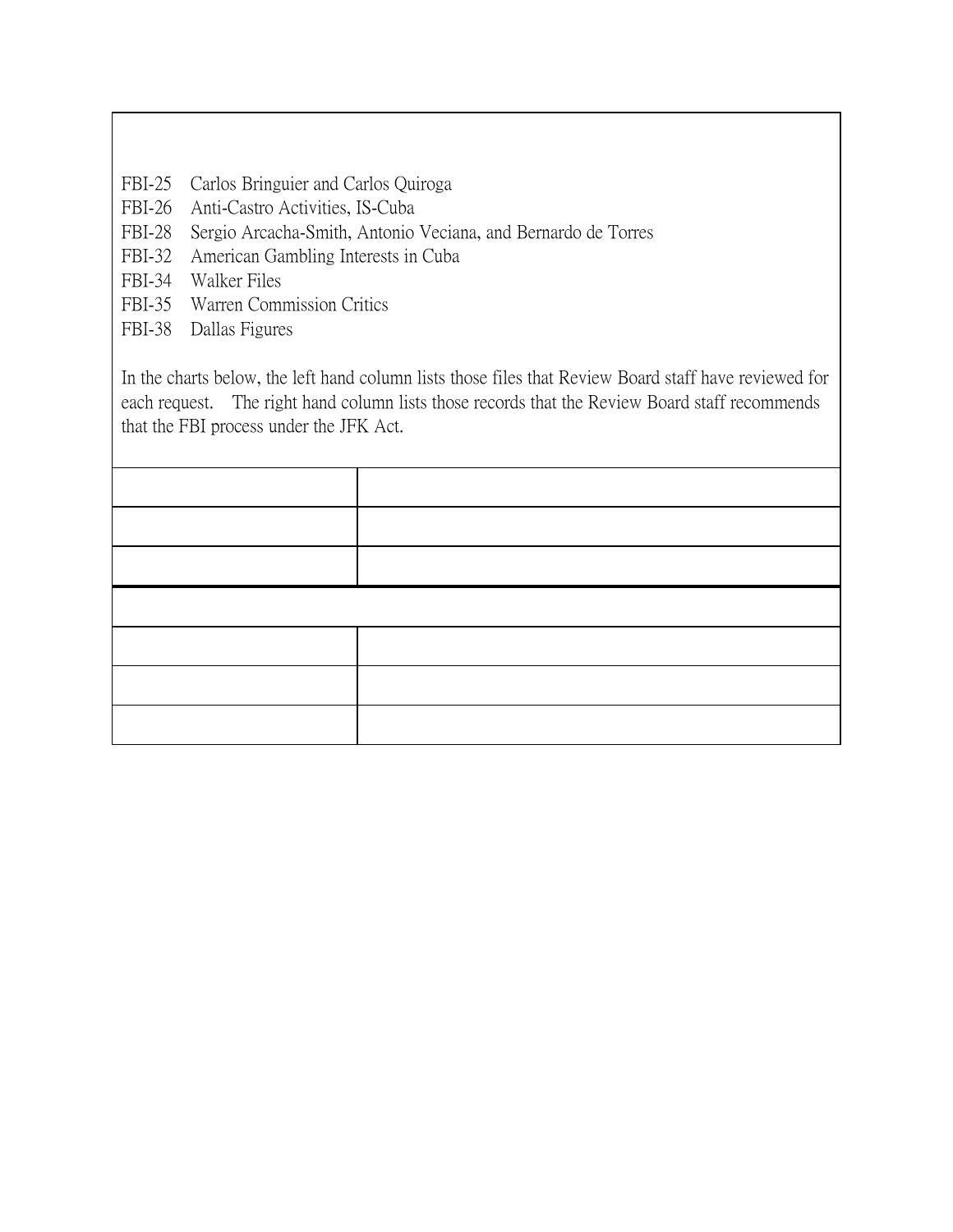| <b>FBI-28</b><br>Sergio Arcacha Smith, Antonio Veciana, and Bernardo de Torres                                                                                                                                                                                                                                                                                                                                                                                             |                                |
|----------------------------------------------------------------------------------------------------------------------------------------------------------------------------------------------------------------------------------------------------------------------------------------------------------------------------------------------------------------------------------------------------------------------------------------------------------------------------|--------------------------------|
| <b>FILES REVIEWED</b>                                                                                                                                                                                                                                                                                                                                                                                                                                                      | ASSASSINATION RECORDS IN FILES |
| Sergio Arcacha Smith                                                                                                                                                                                                                                                                                                                                                                                                                                                       |                                |
| no files except for those already being processed in<br>the HSCA subject files                                                                                                                                                                                                                                                                                                                                                                                             | no assassination records       |
| Antonio Veciana                                                                                                                                                                                                                                                                                                                                                                                                                                                            |                                |
| 2-2269<br>2-2265, section 1<br>2-691<br>64-330, section 1<br>105-184784, section 1<br>105-0, section 585<br>105-231511, sections 1, 2<br>105-82371, section 1<br>105-195825, section 2<br>105-276952, section 3<br>105-314342, section 5<br>105-64869, section 2<br>105-112098<br>105-141949, section 3<br>105-152711, sections 1, 2<br>105-217821<br>105-261797<br>109-584, section 87<br>174-8467<br>174-8283, section 19<br>174-2913<br>190-14267<br>202--0, section 10 | no assassination records       |
| Bernardo de Torres (Alvarez)                                                                                                                                                                                                                                                                                                                                                                                                                                               |                                |
| 2-1818, section 1<br>2-1622, section 5<br>3-36, section 33, 45<br>3-41, section 35, 39                                                                                                                                                                                                                                                                                                                                                                                     | no assassination records       |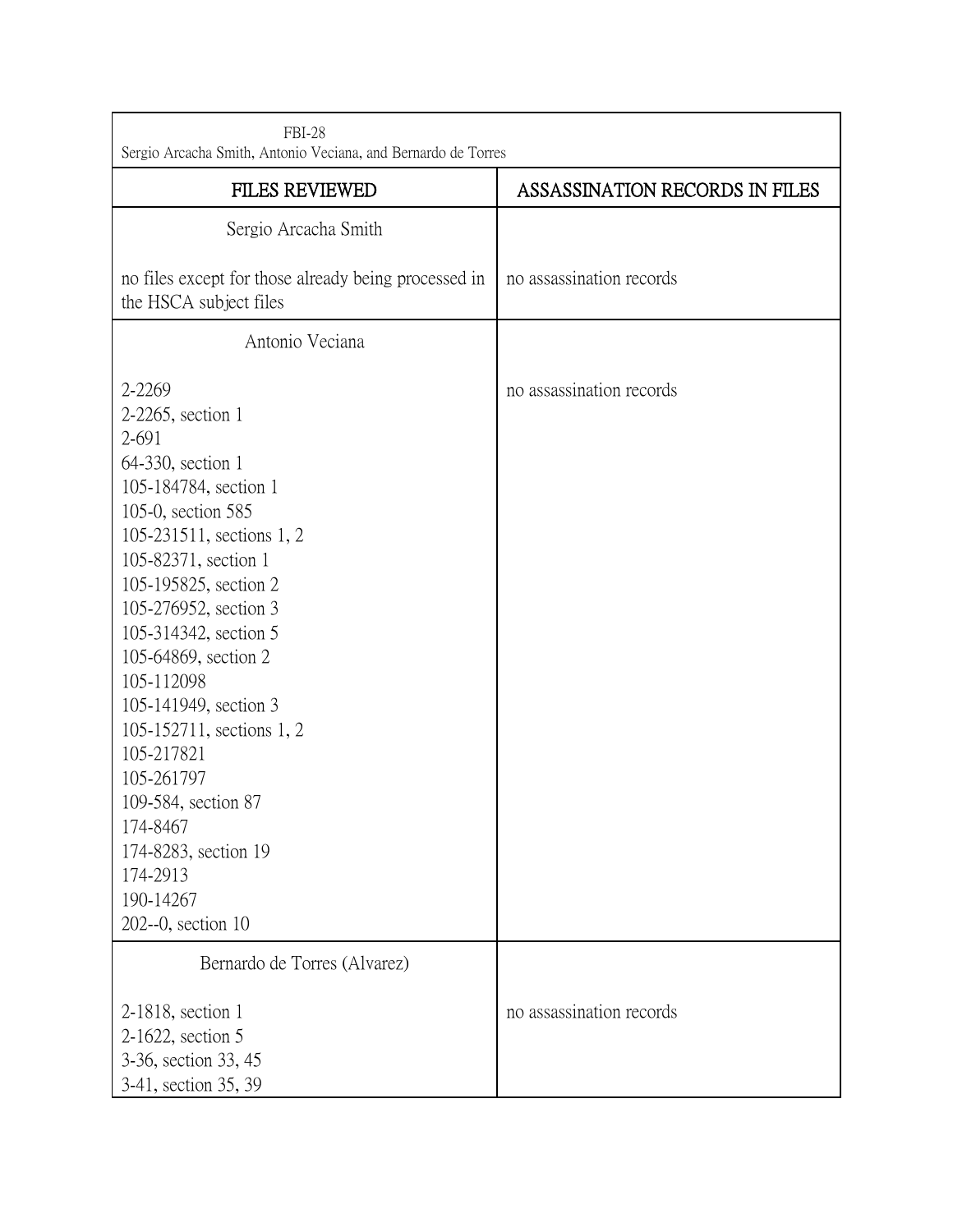| <b>FBI-28</b>                                                 |  |
|---------------------------------------------------------------|--|
| Sergio Arcacha Smith, Antonio Veciana, and Bernardo de Torres |  |
| 44-49560                                                      |  |
| 44-13524                                                      |  |
| 62-62736, section 8                                           |  |
| 72-73361, section 1                                           |  |
| 62-7721, sections 72, 75, 79, 80, 97, 123, 124, 125,          |  |
| 136, 137,                                                     |  |
| 146, 148, 154, 160                                            |  |
| 64-200, sections 3, 39, 43, 147                               |  |
| 64-31479, section 243                                         |  |
| 64-186                                                        |  |
| 64-4123, section 6                                            |  |
| 64-47544, section 1                                           |  |
| 64-30637, section 5                                           |  |
| 65-72310, section 1                                           |  |
| 97-4474, section 7                                            |  |
| 100-163705, sections 2, 10                                    |  |
| 100-203581, section 89                                        |  |
| 100-359378, section 13                                        |  |
| 100-7660, section 146                                         |  |
| 100-361642, section 1                                         |  |
| 100-378662                                                    |  |
| 100-394387, section 2                                         |  |
| 100-397801                                                    |  |
| 105-94592                                                     |  |
| 105-14231, section 3                                          |  |
| 105-14848, sections 1, 3                                      |  |
| 105-17720, section 1                                          |  |
| 105-18062                                                     |  |
| 105-19677, section 1                                          |  |
| 105-20797, section 2                                          |  |
| 105-47048                                                     |  |
| 105-124552, section 1                                         |  |
| 105-86020, section 13                                         |  |
| 105-89923, section 6                                          |  |
| 105-99200, section 4                                          |  |
| 105-121847, sections 1, 2                                     |  |
| 105-90193                                                     |  |
| 105-120886, section 1                                         |  |
| 105-127769                                                    |  |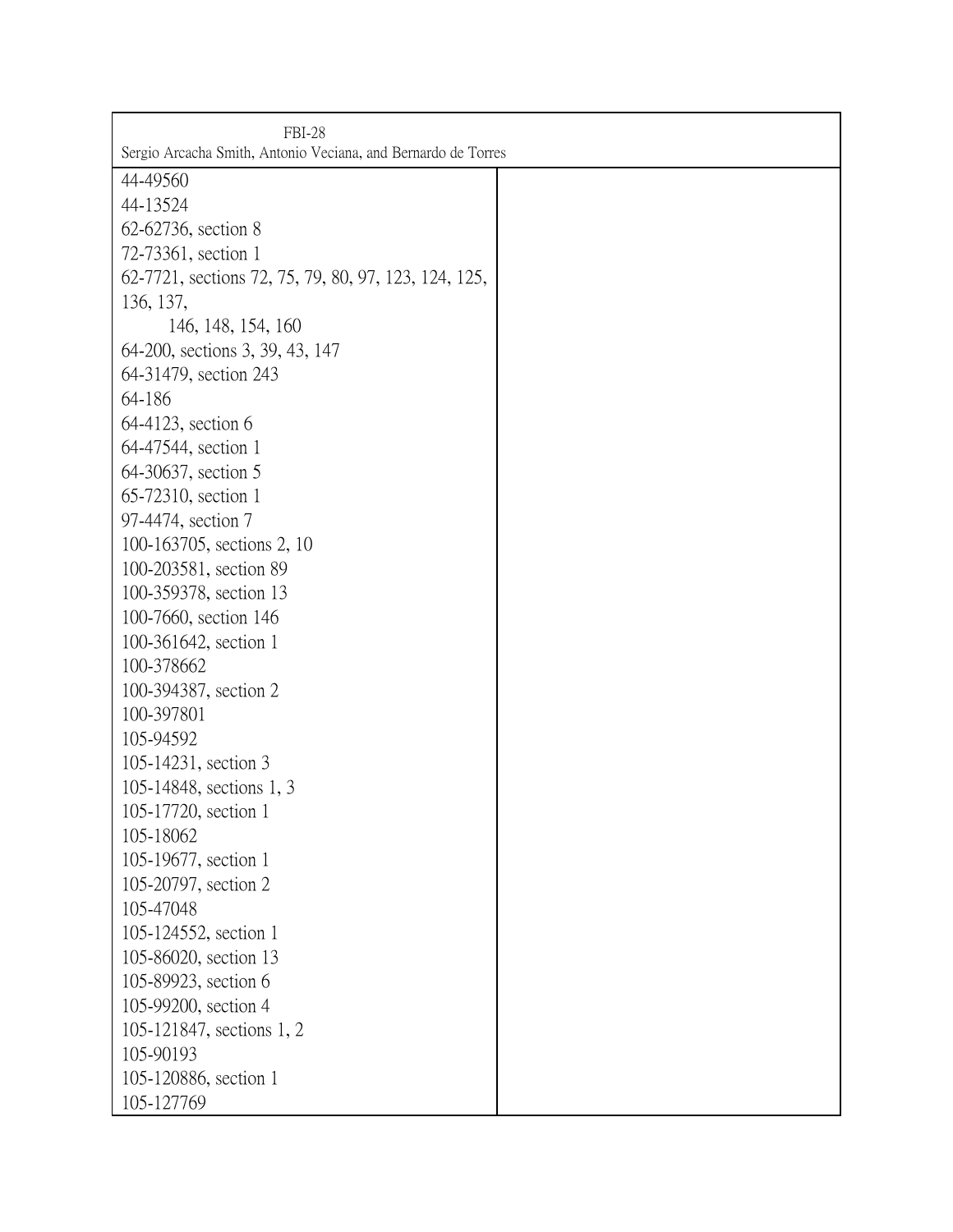| <b>FBI-28</b><br>Sergio Arcacha Smith, Antonio Veciana, and Bernardo de Torres                                                                                                     |                          |
|------------------------------------------------------------------------------------------------------------------------------------------------------------------------------------|--------------------------|
| 105-13074<br>105-188738, sections 7,8<br>105-168627<br>105-117331<br>105-789, section 1                                                                                            |                          |
| 109-12, section 2<br>109-584, section 93<br>110-6, section 32<br>134-17229, section 1<br>165-2031, section 1<br>174-6570, section 11<br>174-6554<br>185-576, section 1<br>202-1349 | no assassination records |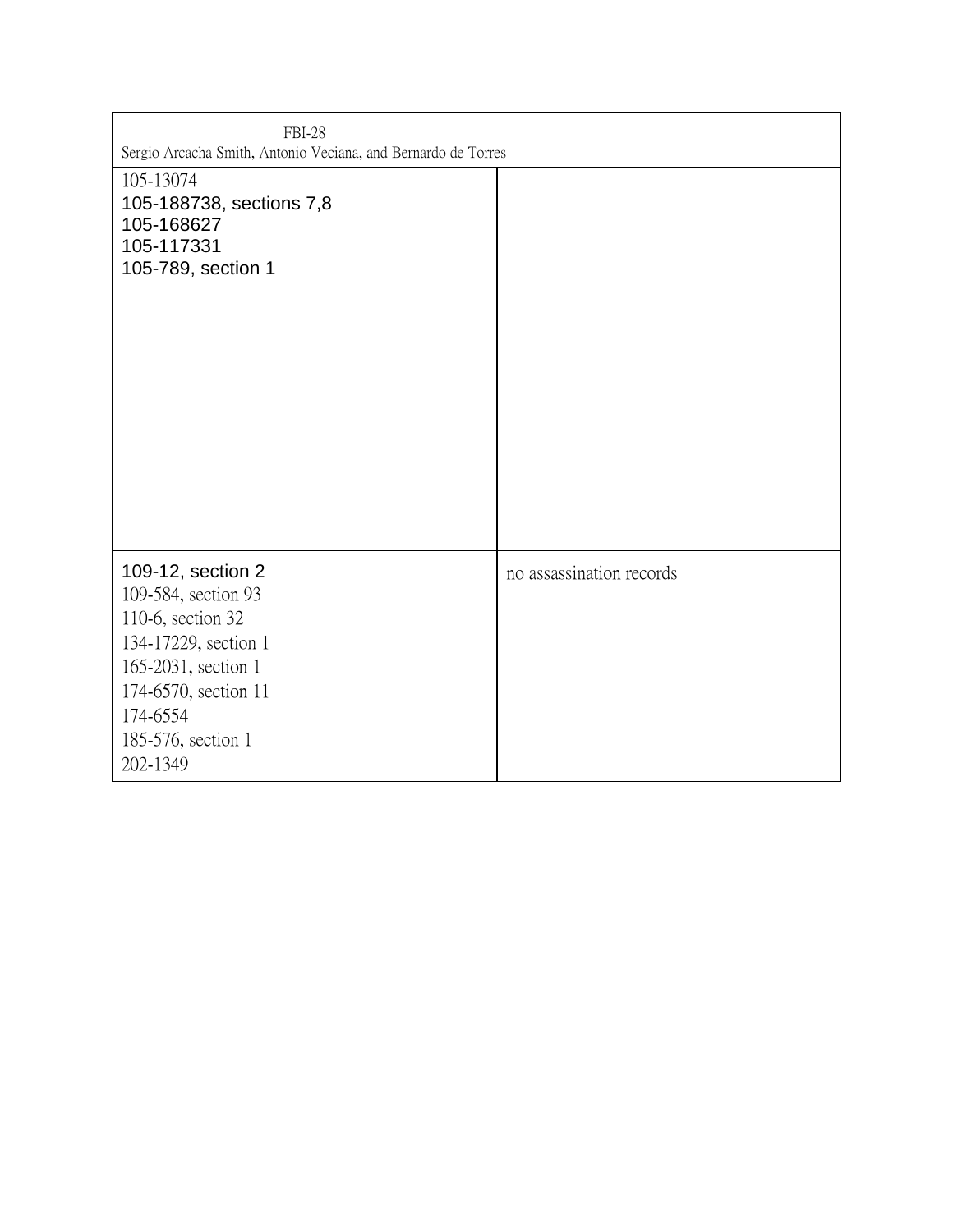| FBI-32<br>American Gambling Interests in Cuba                                                                                                       |                                |
|-----------------------------------------------------------------------------------------------------------------------------------------------------|--------------------------------|
| <b>FILES REVIEWED</b>                                                                                                                               | ASSASSINATION RECORDS IN FILES |
| 32-15305, section 3<br>$62-9$ , section 1<br>62-75147, sections 1-3, 24-25, 27, 36-37, 43<br>62-29616, section 3<br>64-32476, section 1<br>190-9325 |                                |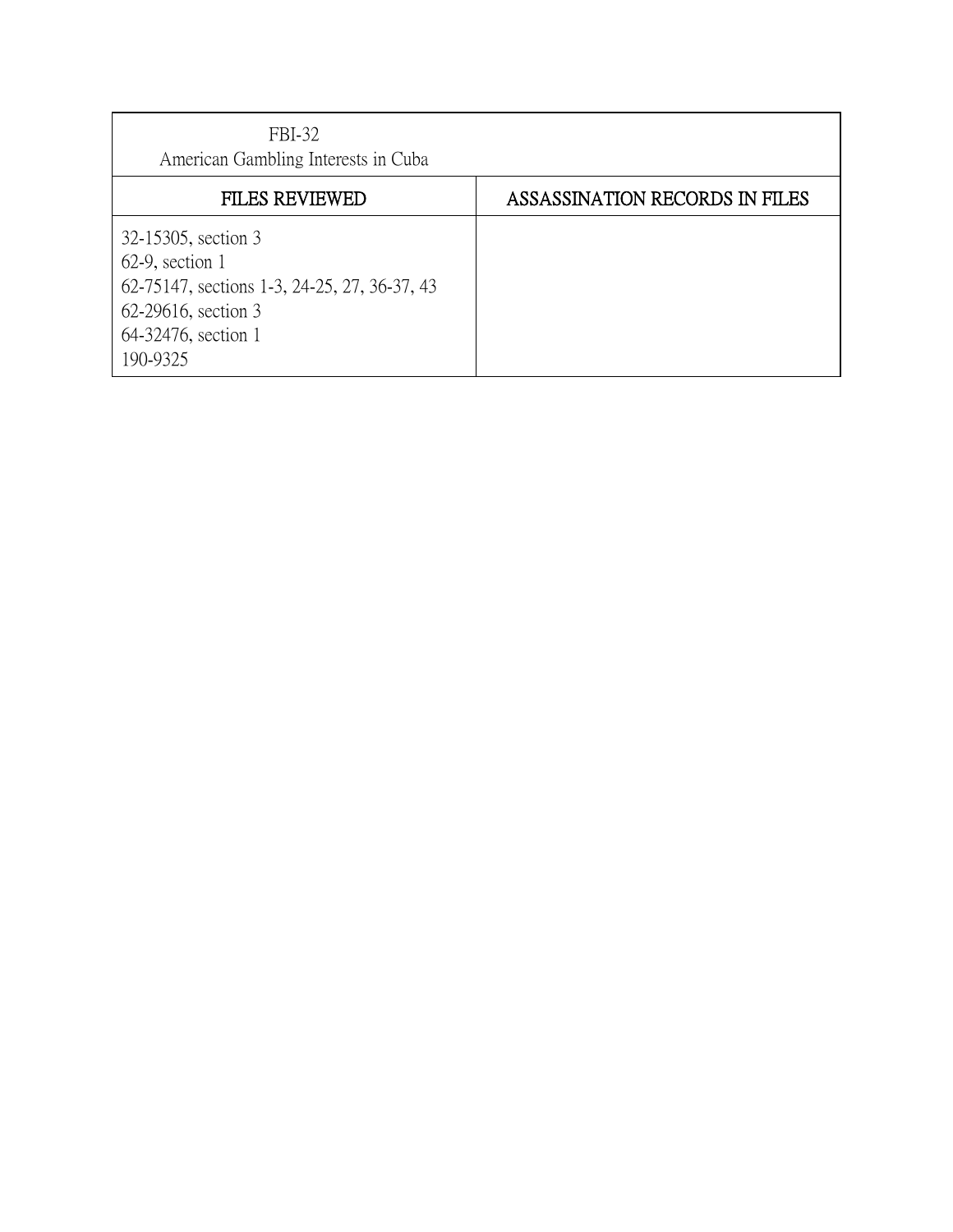| <b>FBI-34</b><br><b>Walker Files</b>                       |                                       |
|------------------------------------------------------------|---------------------------------------|
| <b>FILES REVIEWED</b>                                      | <b>ASSASSINATION RECORDS IN FILES</b> |
| General Edwin A. Walker<br>Headquarters                    |                                       |
| General Edwin A. Walker<br><b>Dallas Files</b>             |                                       |
| Minutemen<br>Headquarters                                  |                                       |
| Minutemen<br>Dallas                                        |                                       |
| "Unnamed Organization<br>of Dallas, Texas, Patriots, IS-X" |                                       |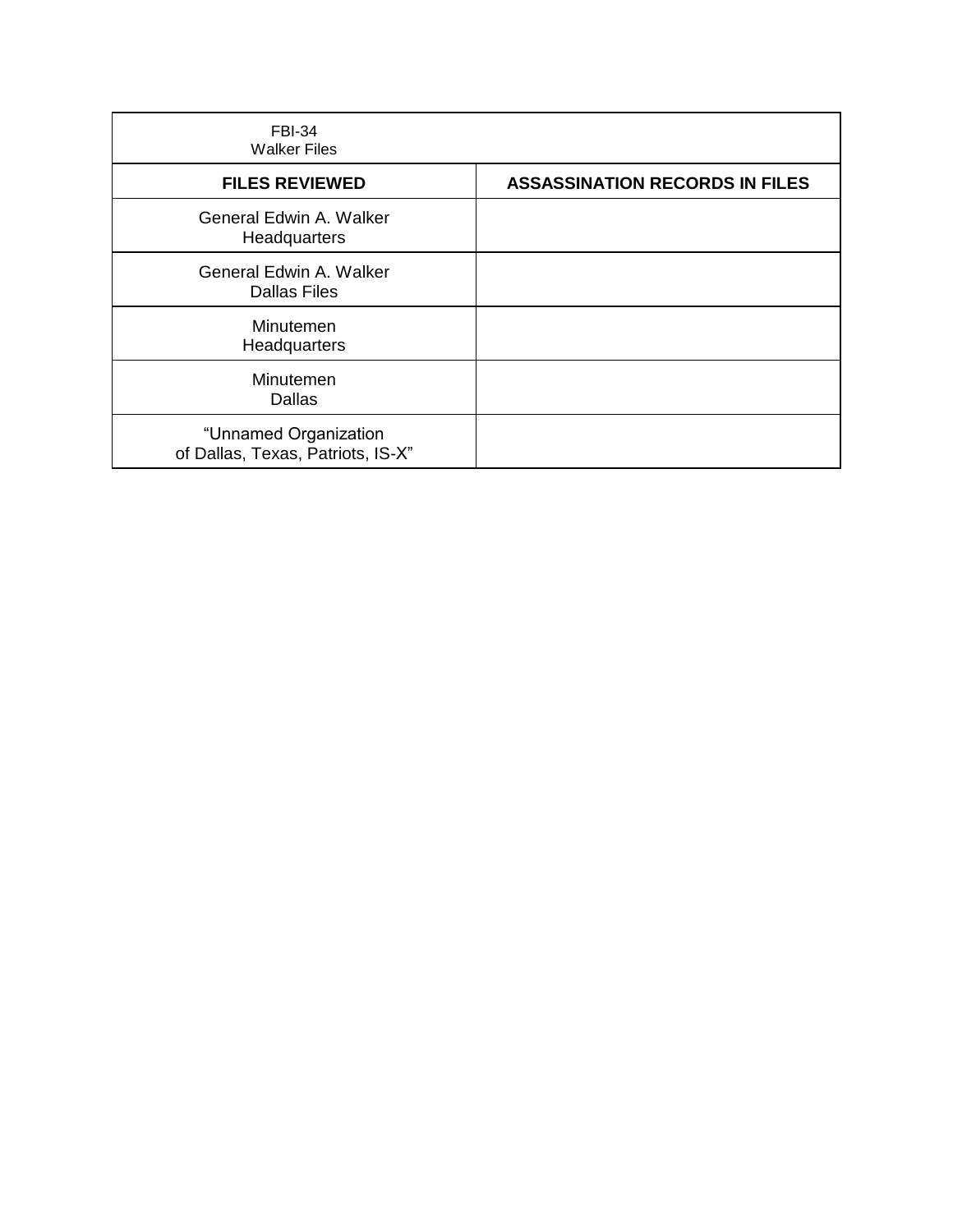| <b>FBI-35</b><br><b>Warren Commission Critics</b>                                                                                                                                                                                                                                                                               |                                                                                                             |
|---------------------------------------------------------------------------------------------------------------------------------------------------------------------------------------------------------------------------------------------------------------------------------------------------------------------------------|-------------------------------------------------------------------------------------------------------------|
| <b>FILES REVIEWED</b>                                                                                                                                                                                                                                                                                                           | <b>ASSASSINATION RECORDS IN FILES</b>                                                                       |
| Harold Weisberg                                                                                                                                                                                                                                                                                                                 |                                                                                                             |
| 197-636, section 1                                                                                                                                                                                                                                                                                                              | 197-636, section 1<br>entire file is on Weisberg v. DOJ.<br>entire file (serials 1-10) should be designated |
| 61-7587, section 30<br>61-6956, section 3<br>61-7582, section 17, 18, 20<br>61-7566, sections 46, 104<br>62-25345, section 2<br>62-39749, section 23<br>65-2839, section 1<br>65-4196, section 1<br>65-14303, section 6<br>65-30211 to 30225<br>("compressed file")<br>65-43302, section 178<br>65-56402, section 33, 43,<br>44 |                                                                                                             |
| Josiah Thompson                                                                                                                                                                                                                                                                                                                 |                                                                                                             |
| 25-61929                                                                                                                                                                                                                                                                                                                        | 25-561929-nr after serial 8<br>12/7/97 memo from Rosen to DeLoach<br>(duplicate processed in "core" files)  |
| 14-2935, section 6<br>25-558874, section 3, 6, 12<br>25-562006, section 1<br>100-445078<br>105-138315, section 151<br>151-3541z                                                                                                                                                                                                 |                                                                                                             |
| Edward J. Epstein                                                                                                                                                                                                                                                                                                               |                                                                                                             |
| 62-46855, section 9<br>65-76399, section 1<br>65-78127<br>94-1, section 6<br>94-3, section 25<br>100-351585<br>100-365785<br>100-259902, section 4<br>100-445393, section 3<br>105-76433<br>105-165706, section 42                                                                                                              | no assassination records                                                                                    |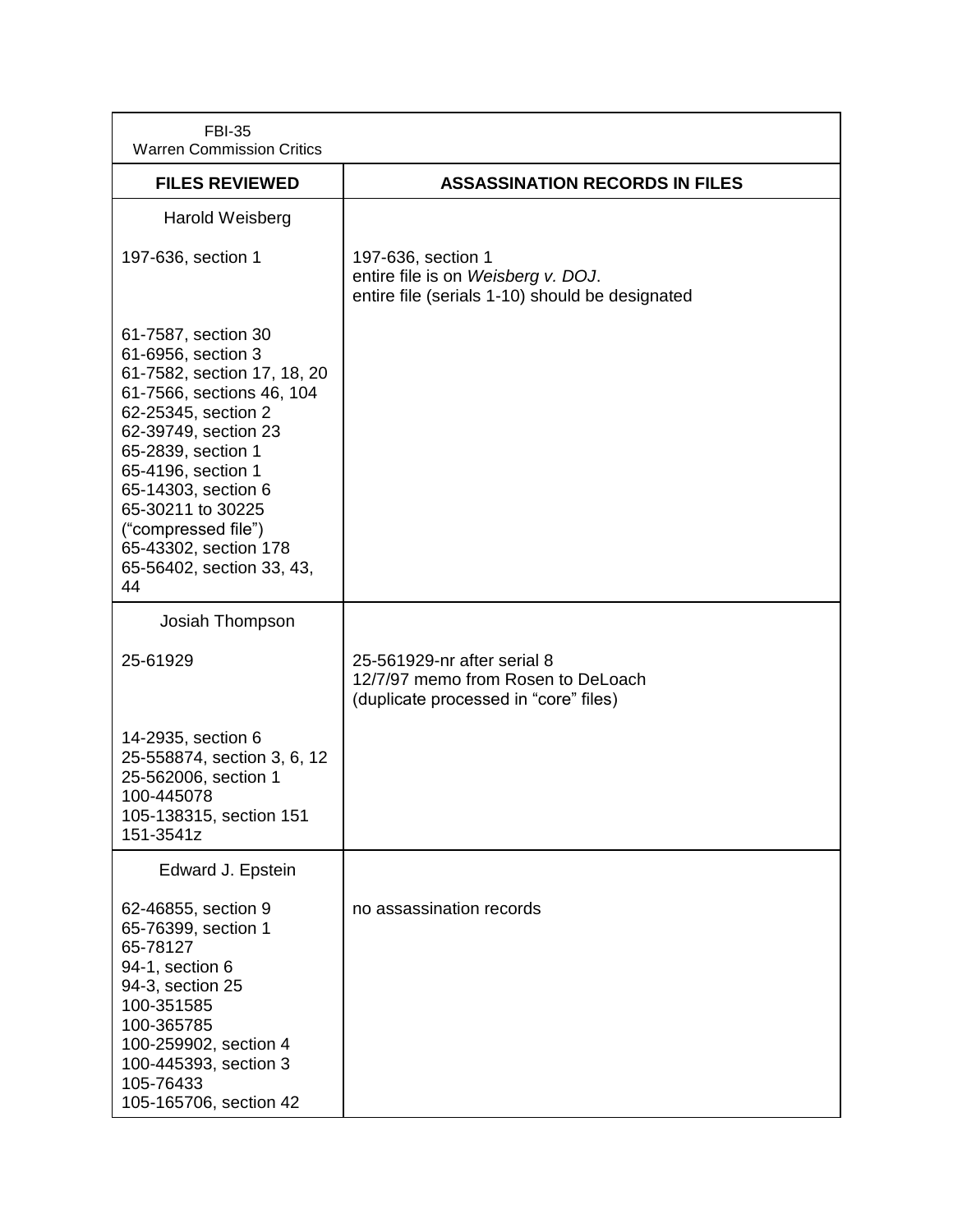| <b>FBI-35</b><br><b>Warren Commission Critics</b>                                                                                                              |                                                                                                                                                              |
|----------------------------------------------------------------------------------------------------------------------------------------------------------------|--------------------------------------------------------------------------------------------------------------------------------------------------------------|
| <b>Paul Kenneth Hoch</b>                                                                                                                                       |                                                                                                                                                              |
| 25-0, section 26<br>61-5381, section 51<br>62-112697, section 1<br>97-4196, section 1<br>100-446492<br>100-0, section 86<br>100-360195, section 2<br>140-20969 | no assassination records                                                                                                                                     |
| David S. Lifton                                                                                                                                                |                                                                                                                                                              |
| (only files on Lifton are in<br>the "core" files)                                                                                                              |                                                                                                                                                              |
| Sylvia Meagher                                                                                                                                                 |                                                                                                                                                              |
| 138-2214                                                                                                                                                       | 138-2214-nr2 after serial 23<br>9/27/66 memo from Rosen to DeLoach<br>(duplicate processed in "core" files)                                                  |
| 100-442665                                                                                                                                                     | 100-442665-nr3 after serial 2<br>10/25/66 memo from Rosen to DeLoach<br>(duplicate processed in "core" files)                                                |
|                                                                                                                                                                | 100-442665-nr2 after serial 2<br>10/30/66 letter to Hoover from Meagher<br>11/4/64 response from Hoover to Meagher<br>(duplicate processed in "core" files)  |
|                                                                                                                                                                | 100-442665-nr after serial 2<br>10/22/66 letter to Hoover from Meagher<br>10/27/66 respoonse from hoover to Meagher<br>(duplicate processed in "core" files) |
| 97-4196, sections 4, 24<br>100-469142<br>105-26978<br>138-2214<br>138-1997                                                                                     |                                                                                                                                                              |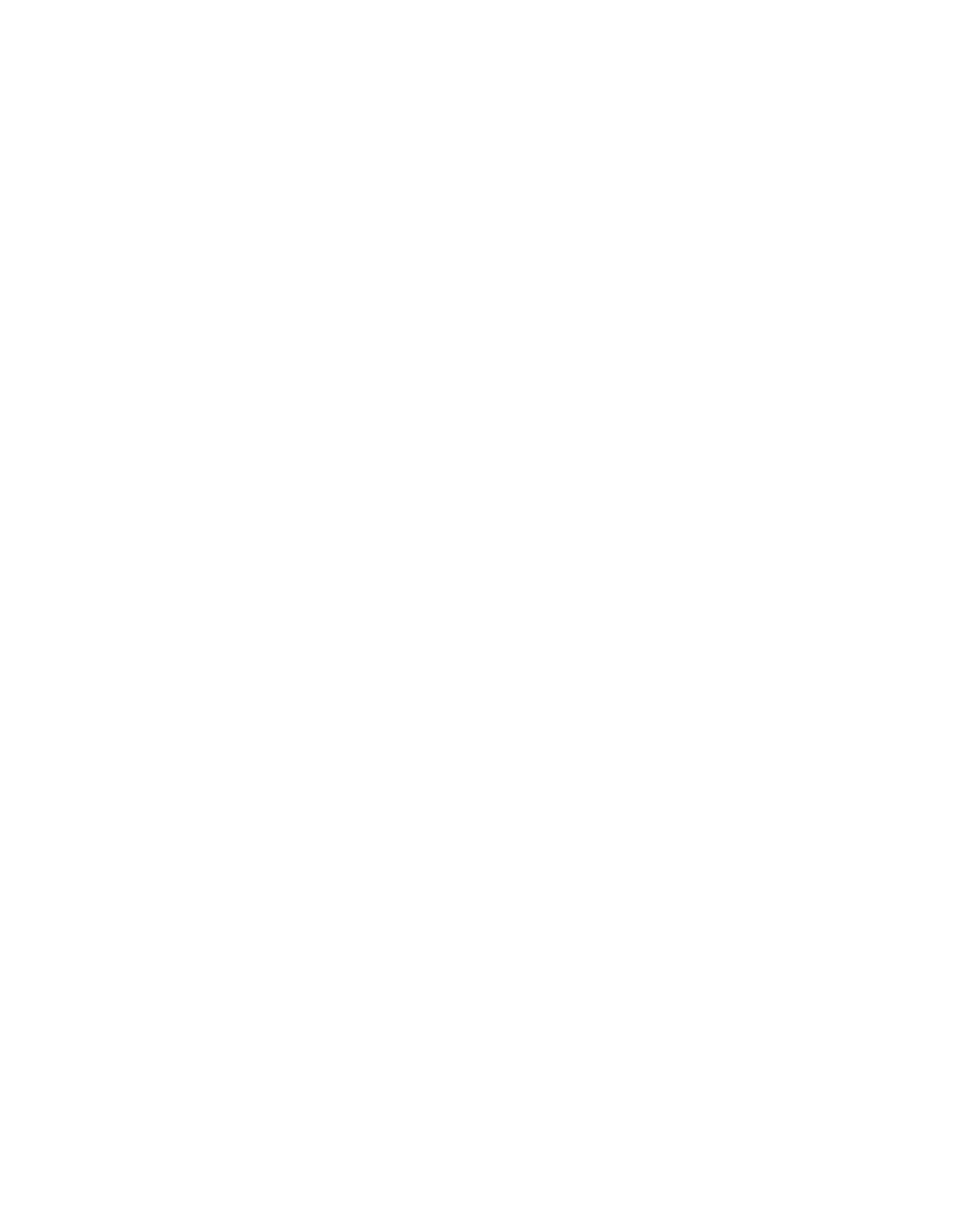| <b>FBI-38</b><br>Dallas Figures: Hunts, Murchisons, Rothermel                                                                                                                                                                                                                                                                                                                                                                                                                                                                             |                                                               |
|-------------------------------------------------------------------------------------------------------------------------------------------------------------------------------------------------------------------------------------------------------------------------------------------------------------------------------------------------------------------------------------------------------------------------------------------------------------------------------------------------------------------------------------------|---------------------------------------------------------------|
| <b>FILES REVIEWED</b>                                                                                                                                                                                                                                                                                                                                                                                                                                                                                                                     | <b>ASSASSINATION RECORDS IN FILES</b>                         |
| H.L. Hunt                                                                                                                                                                                                                                                                                                                                                                                                                                                                                                                                 |                                                               |
| 62-108867, section 1                                                                                                                                                                                                                                                                                                                                                                                                                                                                                                                      | 62-108867-6<br>2/12/65 memo                                   |
|                                                                                                                                                                                                                                                                                                                                                                                                                                                                                                                                           | 62-108867-22<br>5/77 letter from R.L. Hunt to Director Kelley |
|                                                                                                                                                                                                                                                                                                                                                                                                                                                                                                                                           | 62-108867-23<br>5/77 letter from Director Kelley to R.L. Hunt |
|                                                                                                                                                                                                                                                                                                                                                                                                                                                                                                                                           | 62-108867-24<br>5/77 letter from R.L. Hunt to Director Kelley |
| "See" References<br>for Hunts                                                                                                                                                                                                                                                                                                                                                                                                                                                                                                             | 62-105010-18<br>10/14/60                                      |
| 9-65890-(1-7 NR after 15)<br>25-330971-19-17<br>58-10695-(1-84)<br>62-0-72103<br>62-73397-20, 23<br>62-105010-1, 3, 6, 11, 12,<br>16, 18, 22, 26, 66<br>62-109276-707<br>62-109642-1<br>63-4296-12-619, 621<br>87-143881-1<br>88-25337-154, 158<br>88-81981-5<br>94-3-1-24514, 24526<br>97-5200-9<br>97-5069-12, 34, 42<br>100-193315-(1-x)<br>100-402036-41<br>100-438794-2329<br>100-439048-12-63<br>105-0-17497<br>105-191424-37<br>105-203076-75<br>105-40829-36<br>105-53922-060<br>105-66233-939<br>105-87494-2<br>105-90385-10, 11 | 105-90385-10 and 105-90385-11                                 |
| 109-12-211-10188<br>116-5836-11                                                                                                                                                                                                                                                                                                                                                                                                                                                                                                           | 12/21/61 and 1/12/62                                          |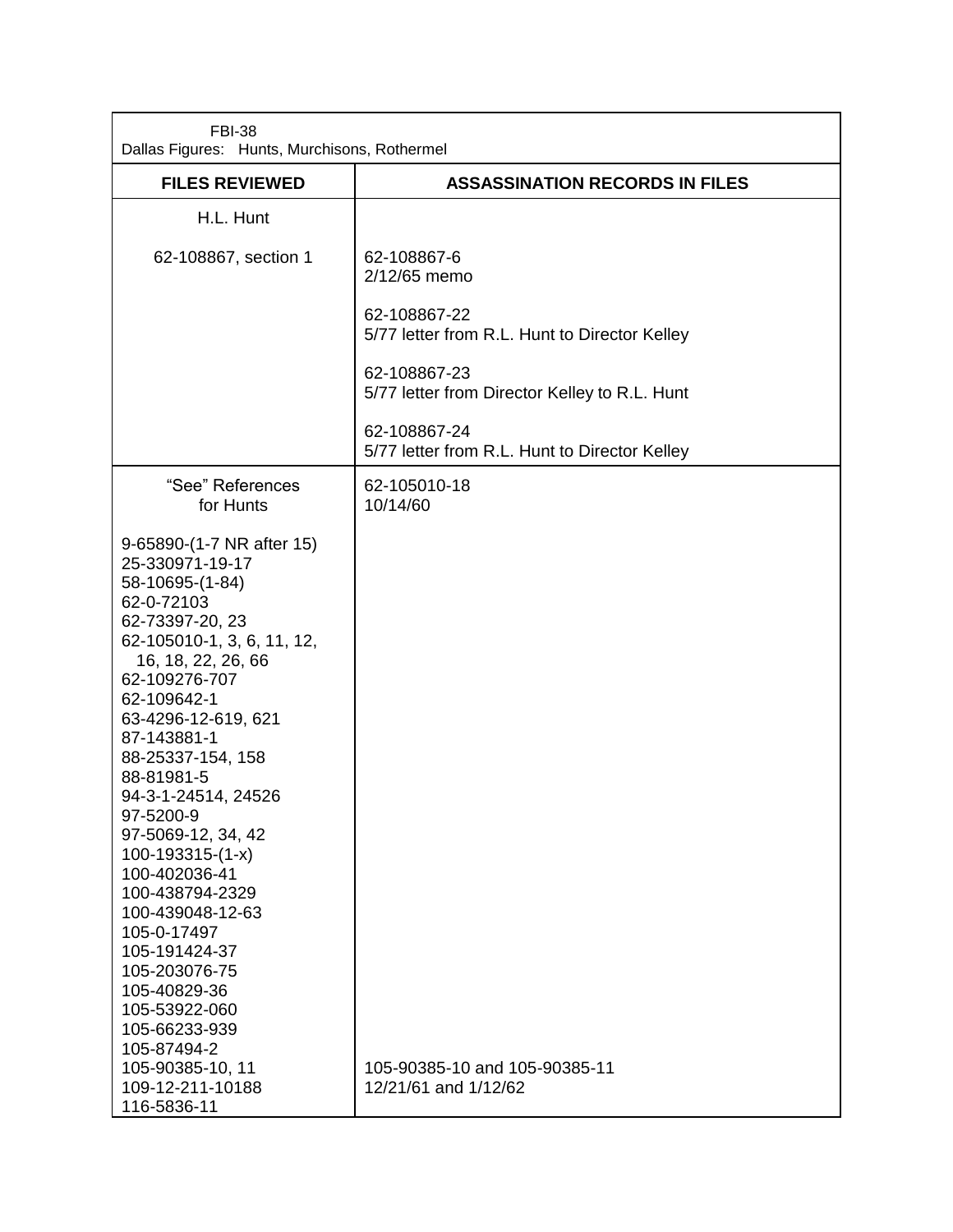| <b>FBI-38</b><br>Dallas Figures: Hunts, Murchisons, Rothermel                                                                                                                                                                                                                                              |                          |
|------------------------------------------------------------------------------------------------------------------------------------------------------------------------------------------------------------------------------------------------------------------------------------------------------------|--------------------------|
| 157-6-37-776, 2056<br>157-6-12-363<br>157-376-1<br>157-1025-1078<br>157-1494-124, 130<br>161-41-89<br>163-38474-2                                                                                                                                                                                          | 157-376-1<br>5/4/61      |
| "See" References<br>for Murchisons                                                                                                                                                                                                                                                                         |                          |
| 29-28704-2224<br>46-37140-18<br>46-55359-198<br>58-5520-248, 1394, 1467<br>62-9-9-867<br>62-9-46-364<br>62-97810-31<br>63-8946-185<br>63-9953-98, 66, 41, 8<br>65-67648-149<br>92-6170-225<br>94-38133-5<br>97-4592-89<br>97-4592-61<br>105-145165-265<br>109-12-211-11910<br>109-12-267-188<br>137-9890-2 | no assassination records |
| "See" references<br>on Rothermel                                                                                                                                                                                                                                                                           |                          |
| 56-0-1060<br>62-104518-341, 442<br>62-107298-290<br>94-55026-(1-4)<br>94-59656-(1-2)<br>100-7014-7<br>100-7420-1<br>100-376038-15                                                                                                                                                                          | no assassination records |
| "137-" Informant File<br>on Rothermel                                                                                                                                                                                                                                                                      | no assassination records |
| Dallas field office files                                                                                                                                                                                                                                                                                  |                          |
| 62-3069, section 1<br>105-1484, section 1                                                                                                                                                                                                                                                                  | no assassination records |